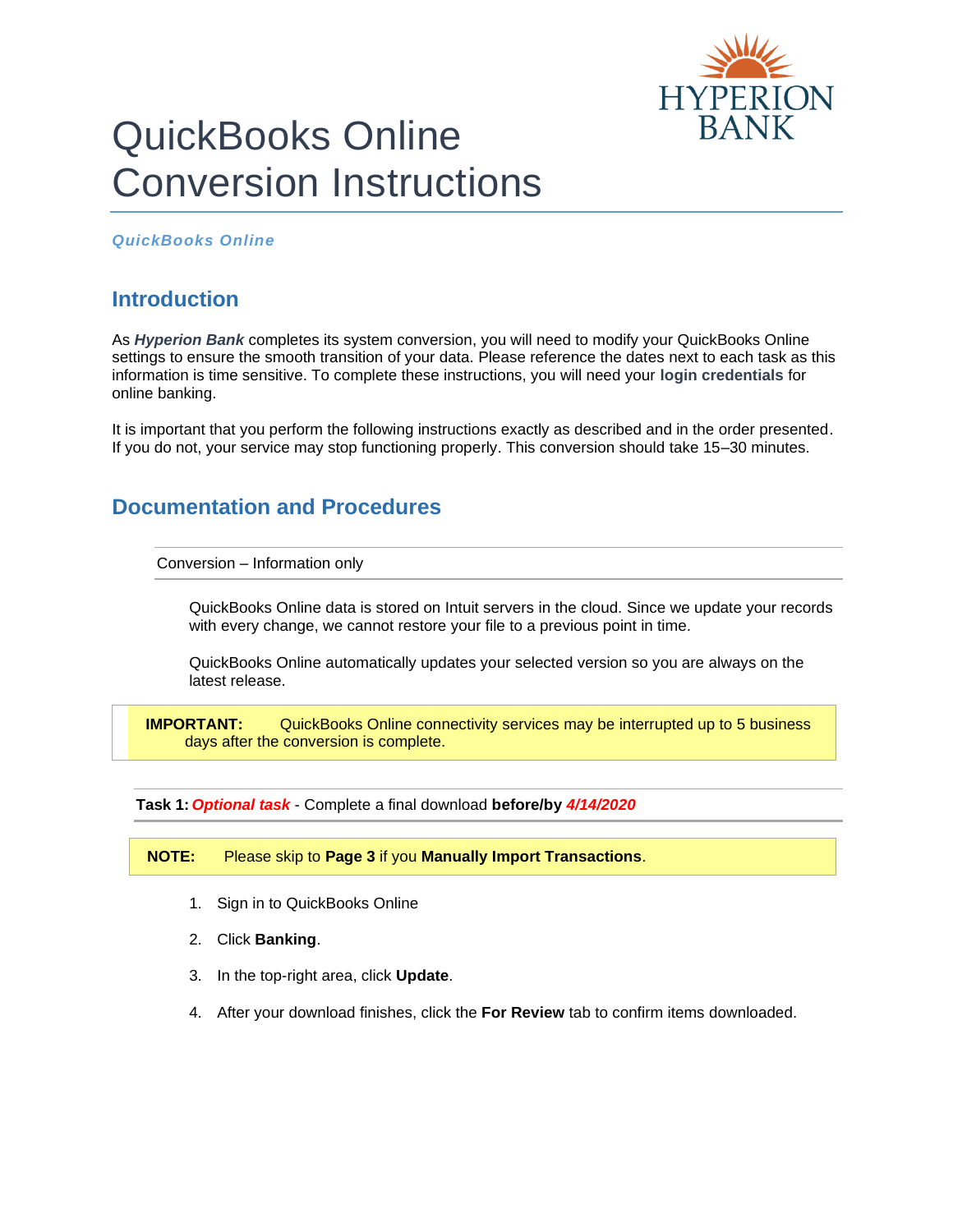#### **Task 2:** Match Downloaded Transactions

- 1. Accept all new transactions on the **Banking** page. Simply check off all the New/Matched transactions and click **Batch Action** to "**Accept Selected**".
- 2. Assistance on matching transactions is available in the **Help menu** > Search for **Matching Transactions** and follow the instructions in the appropriate article.

### **Task 3:** Deactivate Accounts in QuickBooks Online **on or after 4/22/2020**

- 1. Select **Banking** on the left column.
- 2. Click on the account you would like to disconnect, then click the **Pencil Icon**.
- 3. Click on **Edit Account Info**.
- 4. Check the box next to **Disconnect this account on save**.
- 5. Click **Save and Close**.
- 6. Repeat steps 2-6 for each account to be deactivated.

#### **Task 4:** Reconnect Accounts **on or after 4/22/2020**

- 1. In the upper-right area, click **Add Account**
- 2. Enter *Hyperion Bank*.
- 3. Click *Hyperion Bank* in the search results below.
- 4. Type your **login credentials**. Click **Continue**.
- 5. Provide any additional information requested, to proceed.
- 6. Ensure you associate the account for *Hyperion Bank* to the appropriate account already listed under **Which accounts do you want to connect?** Select the matching accounts in the drop-down menu.

**IMPORTANT:** Do **NOT** select **+Add new**. If you are presented with accounts you do not want to track in this data file, **Uncheck** the box next to the **Account name**.

- 7. After all accounts have been matched, click **Connect**.
- 8. When the download is finished, you will return to the **Banking** page.

**Task 5:** Excluding Duplicate Transactions